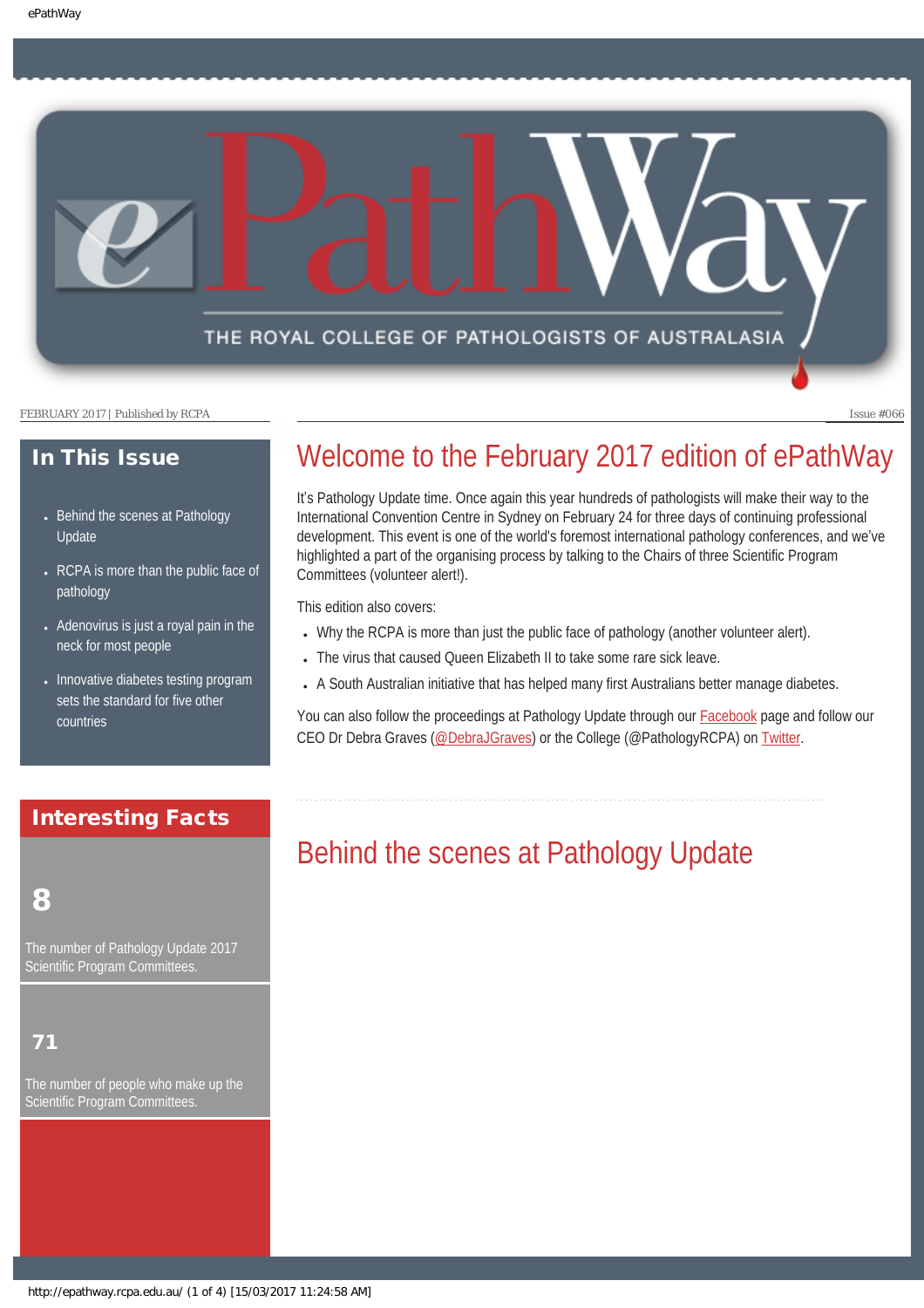# 16

The number of people who make up the Pathology Update Overseeing Committee. *Source: RCPA*

## Important Message



## Suggest to a friend

Know someone who might be interested in this website? Why not [suggest the website](mailto:?Subject=I%20think%20you%20should%20read%20this%20Newsletter=
http://epathway.rcpa.edu.au/index.html) to them.

## Previous Editions

Did you miss something from last month? You can view our [previous editions](#page-4-0) at any time.

# 2C2HIIII **CSHIIII** 8C3HIII

Significant events like [Pathology Update](http://www.rcpa.edu.au/getattachment/2bd1cae8-523f-479f-baab-2043de2fa02c/Pathology-Update-2017-Registraton-and-Preliminary.aspx) don't just happen. They are created. With this in mind, every year eight Scientific Program Committees, consisting entirely of volunteers, come up with world-class programs for their specialities. We spoke to the Chairs of three committees to get a glimpse of what happens behind the scenes.

RCPA is more than the public face of pathology

organisation, you'll know it's often a substantial commitment. Did you realise that hundreds

and The Royal College of Pathologists of Australasia (RCPA) is no exception?

[read more »](#page-6-0)

#### <span id="page-1-0"></span>Subscribe Now! If you've ever volunteered for a committee or

Subscription is easy! Simply fill in our [subscription form](http://epathway.rcpa.edu.au/subscription.html).

## Links

[RCPA Manual](http://rcpamanual.edu.au/)

[Lab Tests Online](http://www.labtestsonline.org.au/)

[Know Pathology Know Healthcare](http://knowpathology.com.au/)

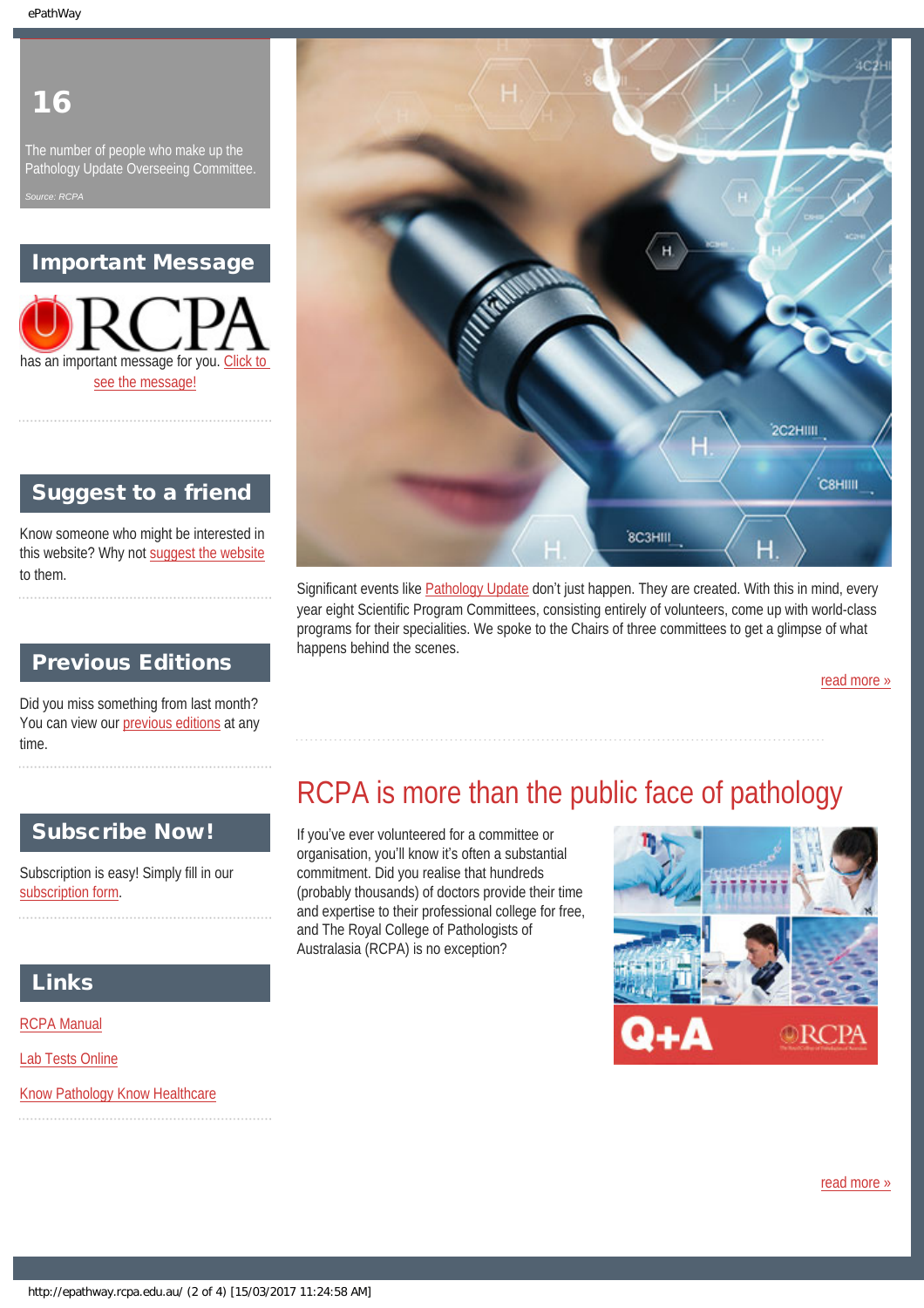# <span id="page-2-0"></span>Adenovirus is just a royal pain in the neck for most people

When Queen Elizabeth II took some rare sick leave earlier this year with a 'cough', the most likely culprit was adenovirus. This highly contagious infection is easily spread from an infected person to others in many different ways, including shaking hands.



[read more »](#page-10-0)

# <span id="page-2-1"></span>Innovative diabetes testing program sets the standard for five other countries

Diabetes is on the Chemical Pathology program at Pathology Update 2017 thanks to international guest speaker and diabetes expert Dr Tim McDonald from the UK. Closer to home, a South Australian initiative has helped so many first Australians better manage diabetes, it has been adopted by five other countries to deliver better healthcare to their indigenous populations.



*Dr Timothy McDonald* [read more »](#page-12-0)

Copyright © 2017 The Royal College of Pathologists of Australasia

RCPA - Durham Hall - 207 Albion St Surry Hills NSW 2010 AUSTRALIA | (+61) 2 8356 5858 | [www.rcpa.edu.au](https://www.rcpa.edu.au/)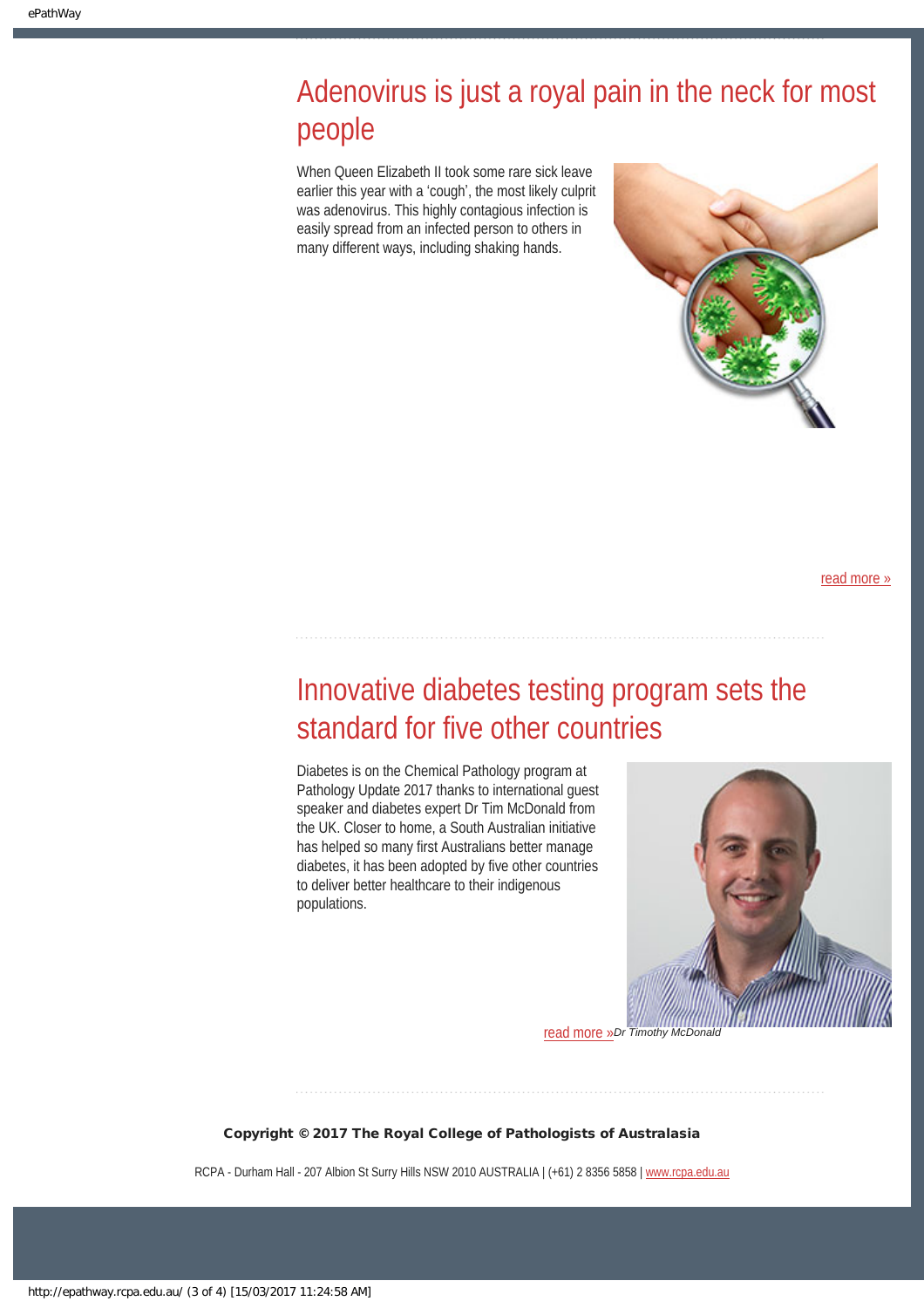## [Privacy Policy](https://www.rcpa.edu.au/Privacy-Policy.aspx) | [Legal](https://www.rcpa.edu.au/Legal.aspx) | Disclaimer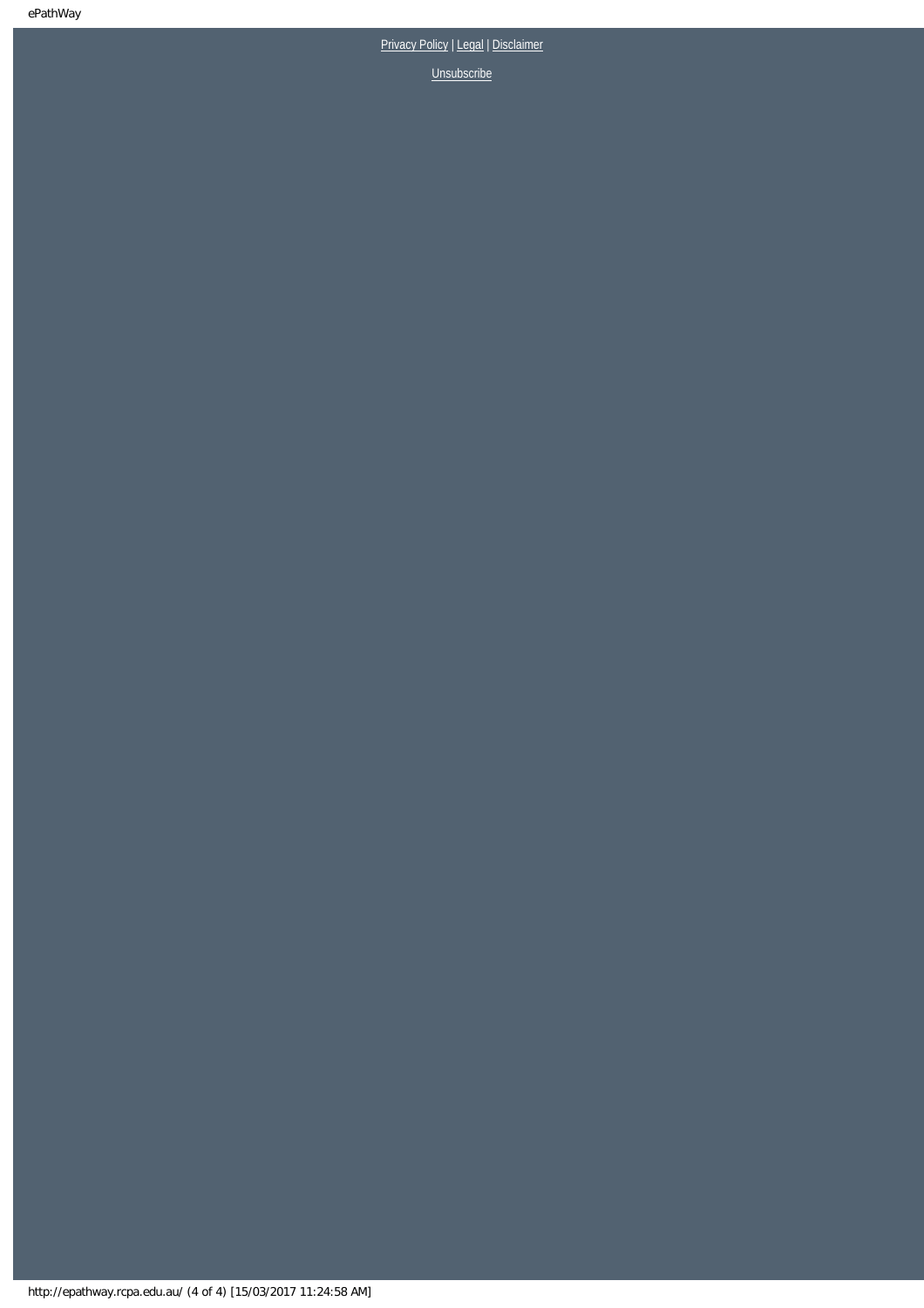<span id="page-4-0"></span>

Published by RCPA

## Previous Editions



#### **IN THIS ISSUE**

- All the Australian Red **Cross Blood Service wants** for Christmas is blood donations
- Ciguatera poisoning is the 'gift' that keeps on giving
- Here's hoping 2017 is a positive year for triple<br>negative breast cancer
- 

## Welcome to the December 2016/January 2017 edition of ePathWay

It's the holiday season when many organisations are slowing down or taking a break. A notable exception is blood banks that need life-saving blood donations all year round. In fact, giving a blood donation may be among the greatest gifts you can give at Christmas (and at any other time of the year).

Our other stories explain why:

- Uncle Bob developed ciguatera poisoning.
- Our fingers are crossed for a breakthrough with potential new treatments

#### 2016

| 055 - February 2016 | 056 - March 2016        | 057 - April 2016   |
|---------------------|-------------------------|--------------------|
| 058 - May 2016      | 059 - June 2016         | 060 - July 2016    |
| 061 - August 2016   | 062 - September 2016    | 063 - October 2016 |
| 064 - November 2016 | 065 - Dec 2016/Jan 2017 |                    |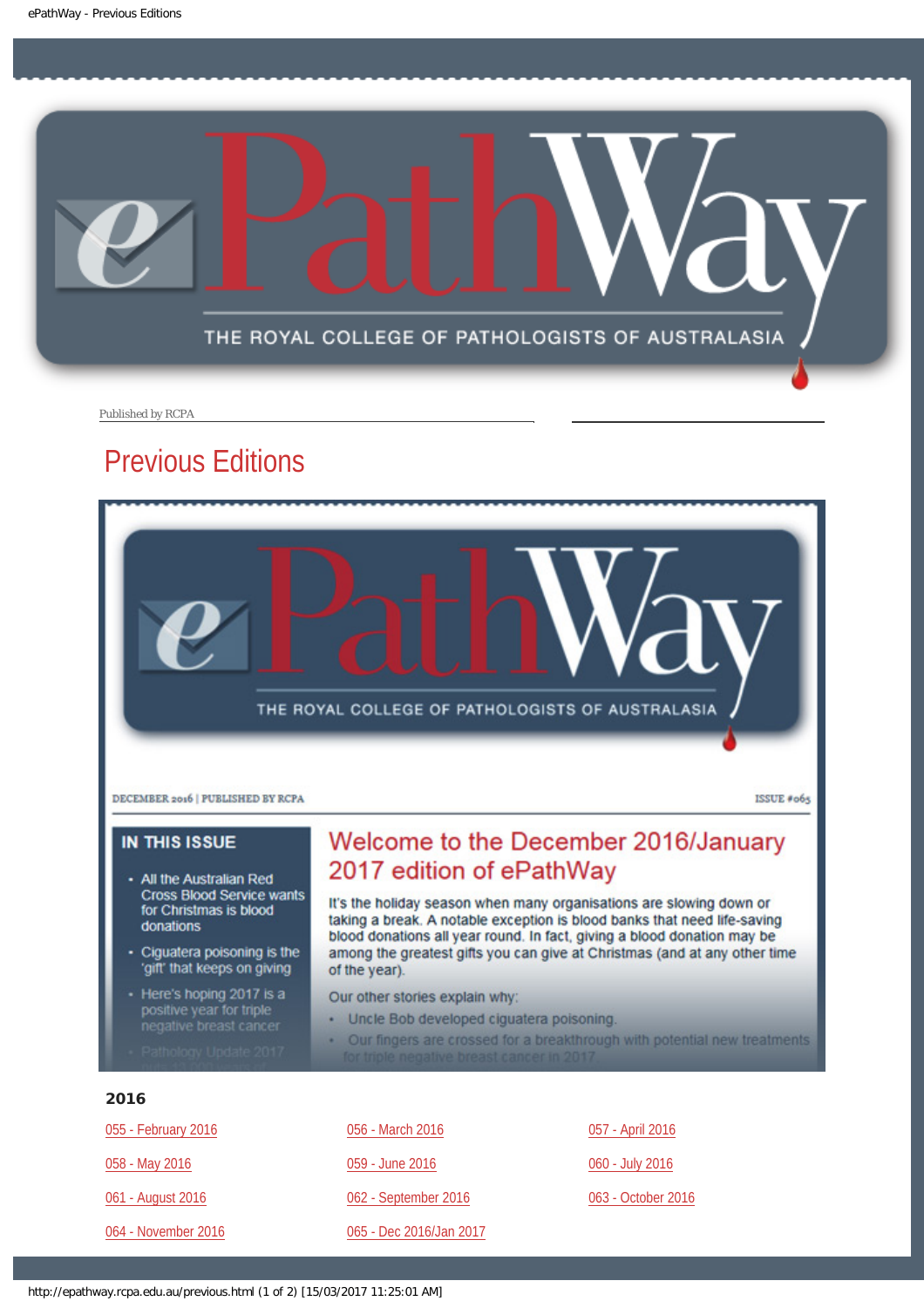#### 2015

| 044 - February 2015     | 045 - March 2015        | 046 - April 2015     |
|-------------------------|-------------------------|----------------------|
| 047 - May 2015          | 048 - June 2015         | 049 - July 2015      |
| 050 - August 2015       | 051 - September 2015    | 052 - October 2015   |
| 053 - November 2015     | 054 - Dec 2015/Jan 2016 |                      |
| 2014                    |                         |                      |
| 033 - February 2014     | 034 - March 2014        | 035 - April 2014     |
| 036 - May 2014          | 037 - June 2014         | 038 - July 2014      |
| 039 - August 2014       | 040 - September 2014    | 041 - October 2014   |
| 042 - November 2014     | 043 - Dec 2014/Jan 2015 |                      |
| 2013                    |                         |                      |
| 022 - February 2013     | 023 - March 2013        | 024 - April 2013     |
| 025 - May 2013          | 026 - June 2013         | 027 - July 2013      |
| 028 - August 2013       | 029 - September 2013    | 030 - October 2013   |
| 031 - November 2013     | 032 - Dec 2013/Jan 2014 |                      |
| 2012                    |                         |                      |
| 010 - Dec 2011/Jan 2012 | 011 - February 2012     | 012 - March 2012     |
| 013 - April 2012        | 014 - May 2012          | 015 - June 2012      |
| 016 - July 2012         | 017 - August 2012       | 018 - September 2012 |
| 019 - October 2012      | 020 - November 2012     | 021 - December 2012  |
| 2011                    |                         |                      |
| 001 - March 2011        | 002 - April 2011        | 003 - May 2011       |
| 004 - June 2011         | 005 - July 2011         | 006 - August 2011    |
| 007 - September 2011    | 008 - October 2011      | 009 - November 2011  |

[« Back to Home Page](http://epathway.rcpa.edu.au/index.html)

#### Copyright © 2017 The Royal College of Pathologists of Australasia

RCPA - Durham Hall - 207 Albion St Surry Hills NSW 2010 AUSTRALIA | (+61) 2 8356 5858 | [www.rcpa.edu.au](https://www.rcpa.edu.au/)

[Privacy Policy](https://www.rcpa.edu.au/Content-Library/Privacy.aspx) | [Legal](https://www.rcpa.edu.au/Legal.aspx) | Disclaimer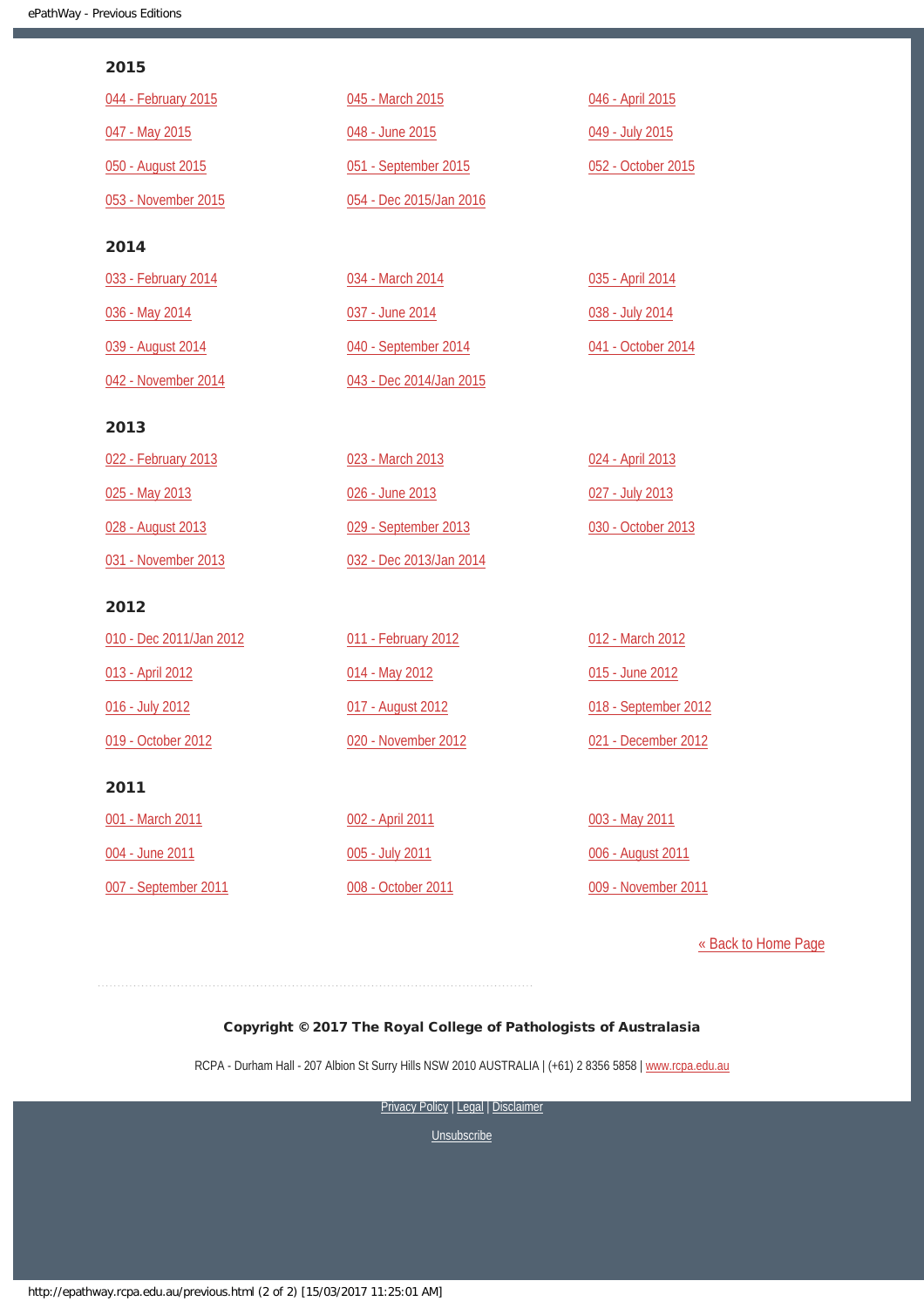<span id="page-6-0"></span>

# Behind the scenes at Pathology Update



Significant events like [Pathology Update](http://www.rcpa.edu.au/getattachment/2bd1cae8-523f-479f-baab-2043de2fa02c/Pathology-Update-2017-Registraton-and-Preliminary.aspx) don't just happen. They are created. With this in mind, every year eight Scientific Program Committees, consisting entirely of volunteers, come up with world-class programs for their specialities. We spoke to the Chairs of three committees to get a glimpse of what happens behind the scenes.

### Dr Harsha Sheorey, Chair of the Microbiology Scientific Program Committee.

Our committee meets up by teleconference soon after every Pathology Update conference, usually in March-April, to develop the following year's topics. We have a theme each year, and it is changed according to the current 'hot' topics and on topics that haven't been covered in the past. This year's themes for microbiology are cardiovascular infections, fungal infections and device infections (biofilms).

We also look at our international guest speaker's area of expertise, and build our program around it. Our international speaker this year is Dr Mahmoud Ghannoum, a very well known mycologist from the United States. His current research has focused on the mycobiome in health and disease including HIV and Crohn's disease.

We also try to have a representative from each Australian state, and from New Zealand on our committee. Our trainee pathologists are also very important, so we always have one trainee on our committee, and we ask trainees to present and chair a session as well.

*There are nine members on the Microbiology Scientific Program Committee.*

#### Associate Professor Chris Florkowski, Chair of the Chemical Pathology Scientific Program Committee.

Our team includes a cross section in Chemical Pathology that covers many sub specialty interests and regions, and everyone brings different ideas and networks to the table.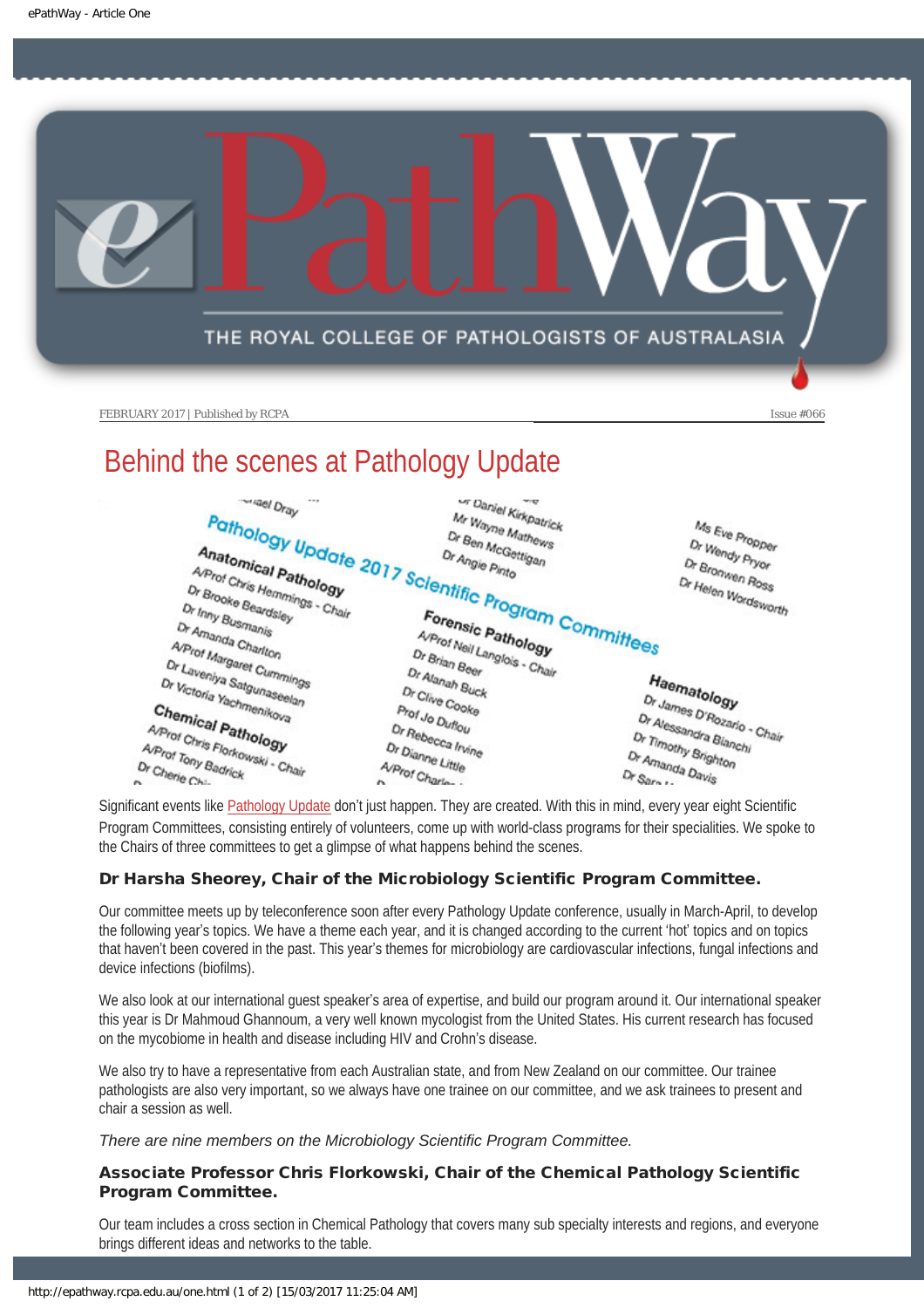The key to our program every year is the international guest speaker, and we build aspects of the program around their specialty and the talks they will present at Pathology Update. This year's international speaker is Dr Tim McDonald from the UK whose research focuses on the use of biomarkers to identify patients with monogenic forms of diabetes. We have therefore added quite a few other talks on diabetes this year.

Each year we try and cover core topics, on this occasion quality assurance and Sigma metrics, as well as miscellaneous stand-alone topics such as insulin assays. Many topics are chosen because of an expressed interest or due to requests.

Our Meet the Examiner sessions are popular with trainees, and we also ask trainees to present short cases as an icebreaker and networking opportunity for them.

Our committee meets by teleconference and communicates via email over the year. We also get together informally at every Pathology Update conference to talk about the program. Last year pregnancy came up in our discussions, so that topic has been incorporated this year.

*here are nine members on the Chemical Pathology Scientific Program Committee.*

#### Associate Professor Chris Hemmings, Chair of the Anatomical Pathology Scientific Committee.

Our committee takes account of the program from previous years, and we try to make sure it varies across the sub-specialty areas to ensure it's not the same every year. We take the expertise of our international guest speakers into consideration, and then fill in the gaps in our program to include complementary topics and to make sure we have a coherent mix, as well as catering for both fellows and trainees. We also review any feedback we have received from the previous year's attendees, and try to make sure we are giving people what they want.

Our international guest speakers this year are both from the USA. They are Dr Jennifer Hunt whose research has focused on the study of tumour associated genetic alterations and mutations in neoplasia, and Dr Jesse McKenney, an expert in both urologic pathology and soft tissue tumours, who has authored or co-authored over 100 manuscripts and will be co-editor of the 11th edition of Rosai and Ackerman's Surgical Pathology.

Our committee meets by a combination of teleconferences and emails over the year.

#### *There are seven members on the Anatomical Pathology Scientific Program Committee.*

#### The other Committees are:

- Haematology Scientific Program Committee (11 members) Chair Dr James D'Rozario
- Immunopathology Scientific Program Committee (9 members) Chair Dr Katrina Randall
- Genetic Pathology Scientific Program Committee (11 members) Chair Dr Melody Caramins
- Forensic Pathology Scientific Program Committee (12 members) Chair A/Prof Neil Langlois
- Clinical Forensic Medicine Scientific Program Committee (3 members) Chair Dr Sanjeev Gaya.

#### [« Back to Home Page](http://epathway.rcpa.edu.au/index.html)

#### Copyright © 2017 The Royal College of Pathologists of Australasia

RCPA - Durham Hall - 207 Albion St Surry Hills NSW 2010 AUSTRALIA | (+61) 2 8356 5858 | [www.rcpa.edu.au](https://www.rcpa.edu.au/)

[Privacy Policy](https://www.rcpa.edu.au/Content-Library/Privacy.aspx) | [Legal](https://www.rcpa.edu.au/Legal.aspx) | Disclaimer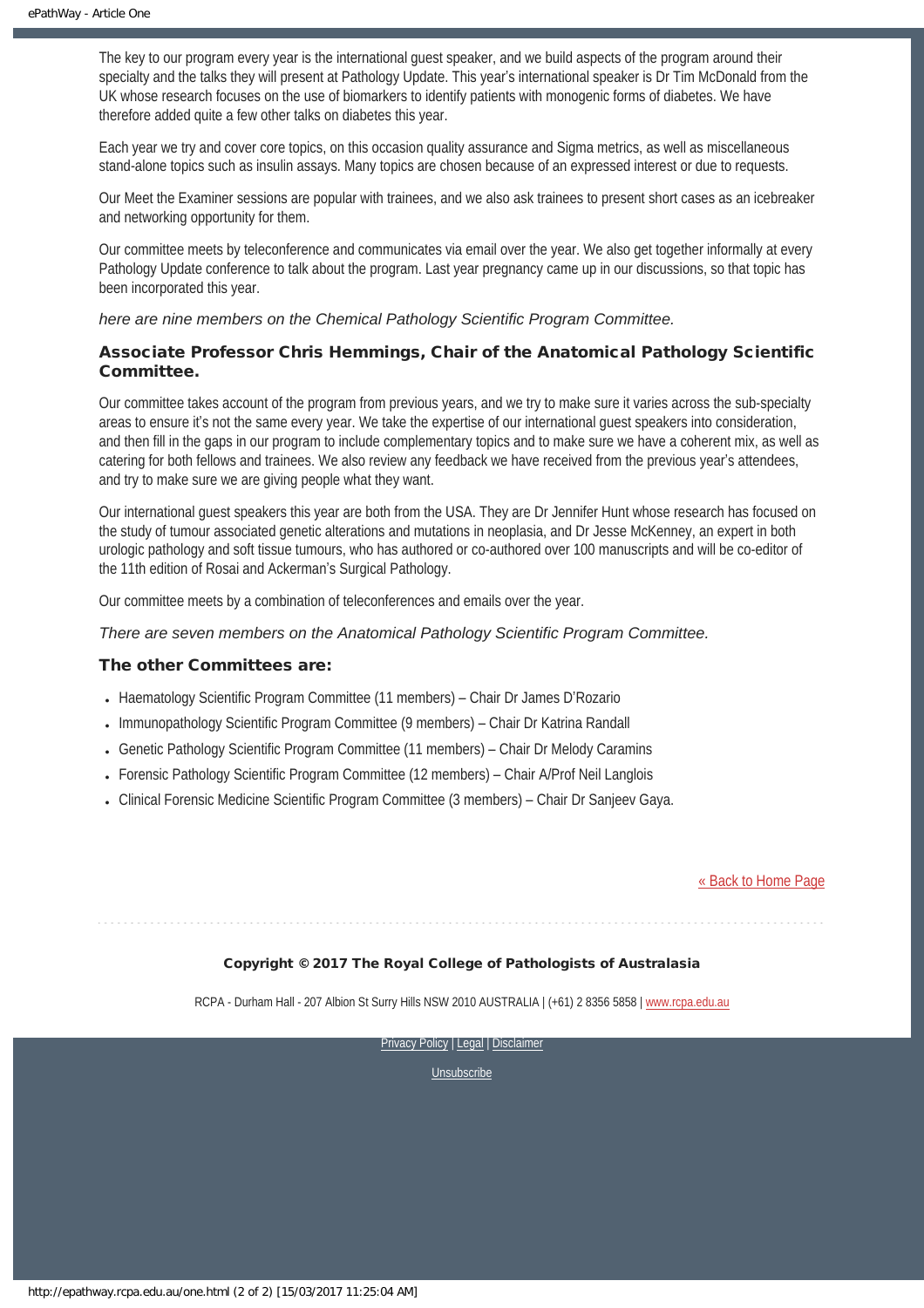<span id="page-8-0"></span>

# RCPA is more than the public face of pathology



If you've ever volunteered for a committee or organisation, you'll know it's often a substantial commitment. Did you realise that hundreds (probably thousands) of doctors provide their time and expertise to their professional college for free, and The Royal College of Pathologists of Australasia (RCPA) is no exception?

This input is valuable because medical colleges are much more than the public face of their profession. Dr Debra Graves, CEO of the RCPA, outlined this College's main functions, and it's an impressive inventory. First off the rank was training and education for future pathologists.

"We accept medical graduates who have completed their two year residency in a hospital into our College trainee program. This training takes five years, and we set the training curricula, oversee their training, set their exams and assessments and provide supervisor reports. We have approximately 700 trainees at present from Australia, New Zealand, Hong Kong, Singapore, Malaysia and Saudi Arabia."

When trainees graduate as pathologists and become College Fellows (there are about 2,400 Fellows at present), their education isn't over.

"We offer continuing professional development programs (CPD), and provide certificates of participation which are required by Medical Boards for continued medical registration. We are also developing revalidation programs in response to Medical Boards moving towards this requirement to ensure practitioners are performing appropriately in the workplace."

Dr Graves says the College is also involved in professional practice and quality assurance through its Board of Professional Practice and Quality and via its subsidiary company RCPA Quality Assurance Program (QAP).

"Accreditation standards are set by the National Pathology Accreditation Advisory Council (NPAAC), but our College provides input into these standards including their interpretation. Our Fellows also conduct the laboratory accreditation visits in conjunction with National Association of Testing Authorities (NATA)."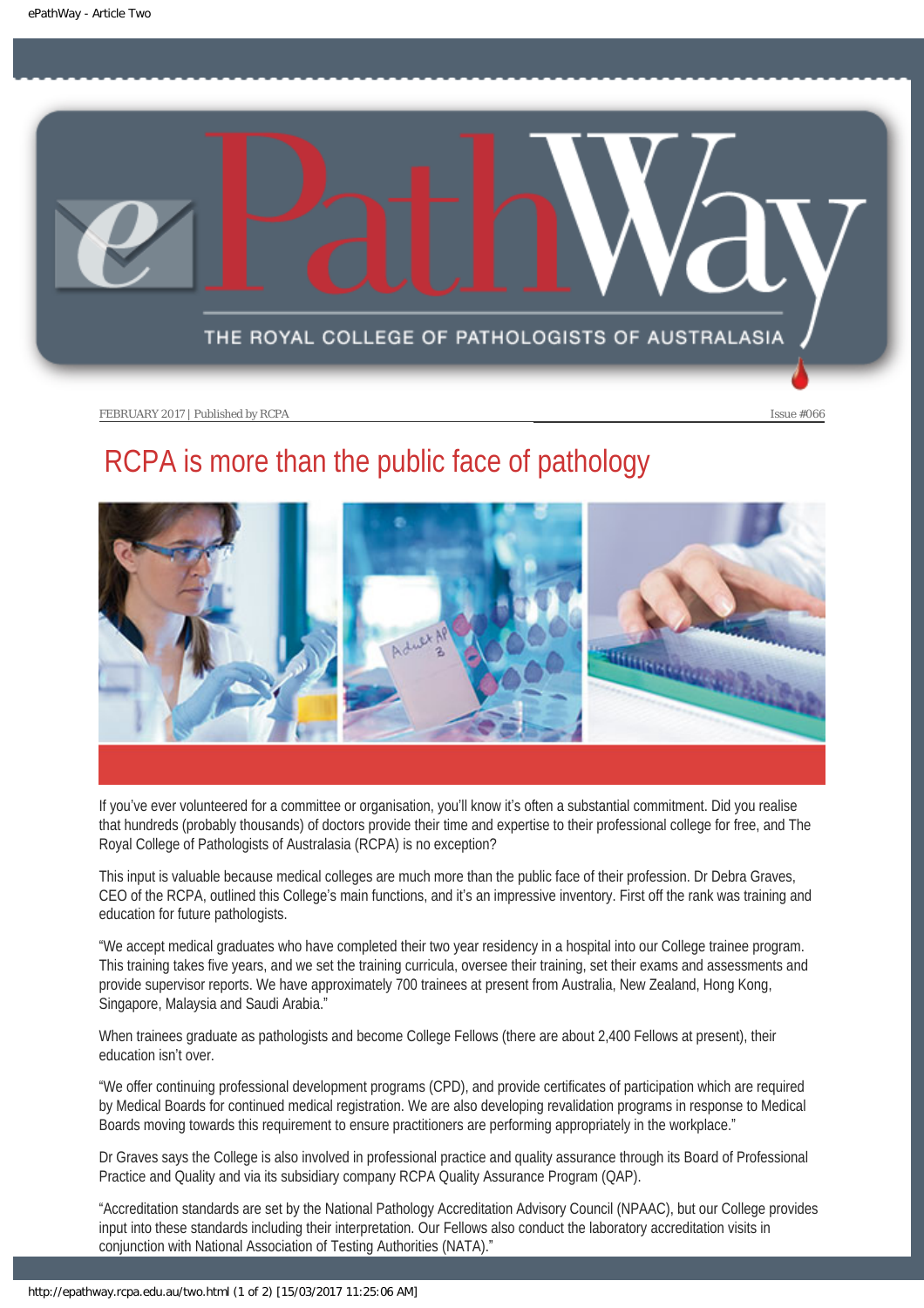Other RCPA functions include providing expert advice to government and organisations such as Cancer Australia, advocating for pathologists, and highlighting issues related to pathology.

"Pathology is vital to the healthcare process but a largely invisible profession to the public, so advocacy is very important."

This inventory of tasks isn't complete, but it's time to move on and find out how many people are employed by the RCPA.

Dr Graves says the College has about 40 staff (we haven't left a zero off that number), with many roles such as chief examiners, trainee mentors, committee members, laboratory accreditation visits, professional input into best practice statements andoverseeing committees for Pathology Update performed on a *voluntary basis* by College Fellows.

"These are vital roles that require a high level of expertise, and our Fellows, who also have a day job, give their time to these roles for free. All medical colleges have Fellows who do this."

Volunteering at this level might be a revelation to people outside of the fold, but it's business as usual for pathologists. This support also means the impressive list of College functions that fly under the public's radar is achievable year in and year out, and why the RCPA is much more than the public face of pathology.

[« Back to Home Page](http://epathway.rcpa.edu.au/index.html)

Copyright © 2017 The Royal College of Pathologists of Australasia

RCPA - Durham Hall - 207 Albion St Surry Hills NSW 2010 AUSTRALIA | (+61) 2 8356 5858 | [www.rcpa.edu.au](https://www.rcpa.edu.au/)

[Privacy Policy](https://www.rcpa.edu.au/Content-Library/Privacy.aspx) | [Legal](https://www.rcpa.edu.au/Legal.aspx) | Disclaimer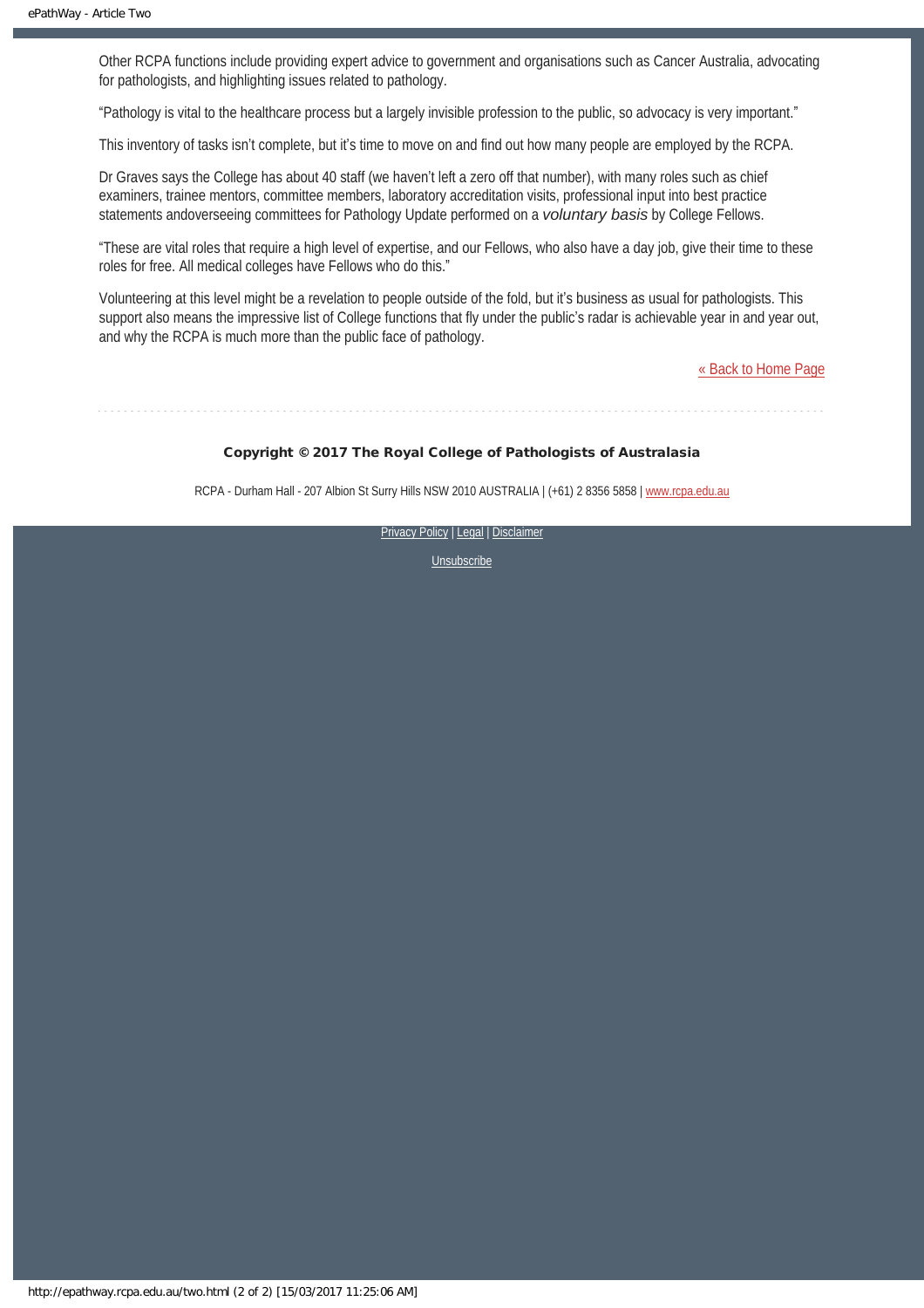<span id="page-10-0"></span>

# Adenovirus is just a royal pain in the neck for most people



When Queen Elizabeth II took some rare sick leave earlier this year with a 'cough', the most likely culprit was adenovirus. This highly contagious infection is easily spread from an infected person to others in many different ways, including shaking hands.

"Adenovirus isn't one disease, but a collection of sub-types that typically cause different diseases, although many can cause a range of illnesses. This means that different strains of the virus are closely related in terms of structure, have a similar appearance when viewed under an electron microscope, and are very closely related in terms of genetic makeup," explains Professor William Rawlinson, Senior Medical Virologist at NSW Health Pathology.

Prof Rawlinson says adenovirus infections tend to be more severe than upper respiratory infections caused by other types of viruses.

"Other viruses such as rhinovirus are far more common, and almost always cause minor illness – the typical cold that gets better after a couple of days," he said.

"However, there are many sub-types of adenovirus that often cause more severe respiratory illness, as well as disease in different parts of the body and not just in the respiratory tract. Better tools mean we are now finding more sub-types of adenoviruses," he says.

The major syndromes associated with adenovirus are:

- acute respiratory disease
- pharyngoconjunctival fever (fever, sore throat and follicular conjunctivitis)
- epidemic keratoconjunctivitis (inflammation of the cornea and conjunctiva)
- acute haemorrhagic cystitis (blood in the urine combined with bladder pain and irritative bladder symptoms)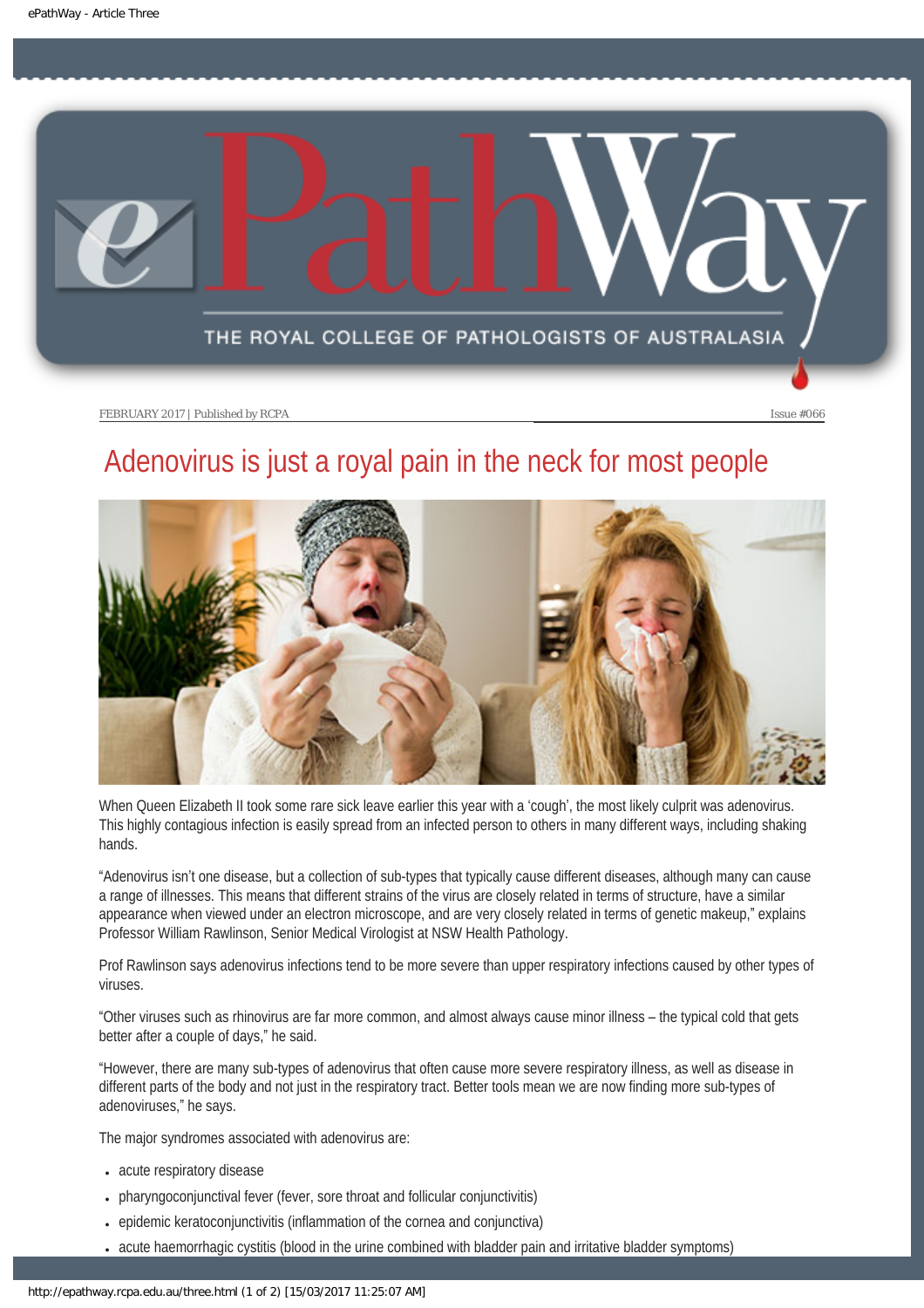- gastroenteritis, and
- adenoviral infections in immunocompromised patients (such as bone marrow transplant recipients).

Encephalitis (inflammation of the brain), hepatitis (inflammation of the liver), and myocarditis (inflammation of the heart muscle), although uncommon, can occur as well. Unfortunately, some patients can die from their adenovirus infection, especially if they have compromised immune systems.

Healthy people infected with an adenovirus usually clear the virus themselves, while the very young, the elderly and those with compromised immune systems are at increased risk of serious illness, and may occasionally go on to carry the virus for longer periods. Prof Rawlinson says that years ago some children in Australia developed severe adenovirus respiratory illness requiring admission to intensive care, and sadly some died from their infection.

The virus is spread through close personal contact, through the air by coughing and sneezing, or by touching an object or surface that has adenoviruses on it and then touching your nose, mouth or eyes with unwashed hands. It can also spread faeco-orally if an infected person's faeces contaminate food or water directly, or via unwashed hands. The virus can also spread through contact with infected water from sources such as small lakes or inadequately chlorinated swimming pools.

Prof Rawlinson says diagnosis is usually made clinically. An otherwise healthy person with symptoms consistent with an adenovirus is typically monitored by their GP and asked to return if they don't improve or if they get worse after a few days. Antibiotics are ineffective at treating this and other viral infections, but Prof Rawlinson says an antiviral drug is creating some interest, particularly for patients with immune compromise who have a laboratory diagnosis of adenovirus infection.

"A diagnosis is usually made through molecular testing, or serology, and if the person has a compromised immune system, then we would jump on it in terms of increased monitoring and potentially treatment with an antiviral."

While most people are infected with an adenovirus in their lifetime, not everyone makes the news globally when they do. But when octogenarian Queen Elizabeth II is ill for more than a day the world takes note, which might be an extra pain in the neck for her as well.

[« Back to Home Page](http://epathway.rcpa.edu.au/index.html)

#### Copyright © 2017 The Royal College of Pathologists of Australasia

RCPA - Durham Hall - 207 Albion St Surry Hills NSW 2010 AUSTRALIA | (+61) 2 8356 5858 | [www.rcpa.edu.au](https://www.rcpa.edu.au/)

[Privacy Policy](https://www.rcpa.edu.au/Content-Library/Privacy.aspx) | [Legal](https://www.rcpa.edu.au/Legal.aspx) | Disclaimer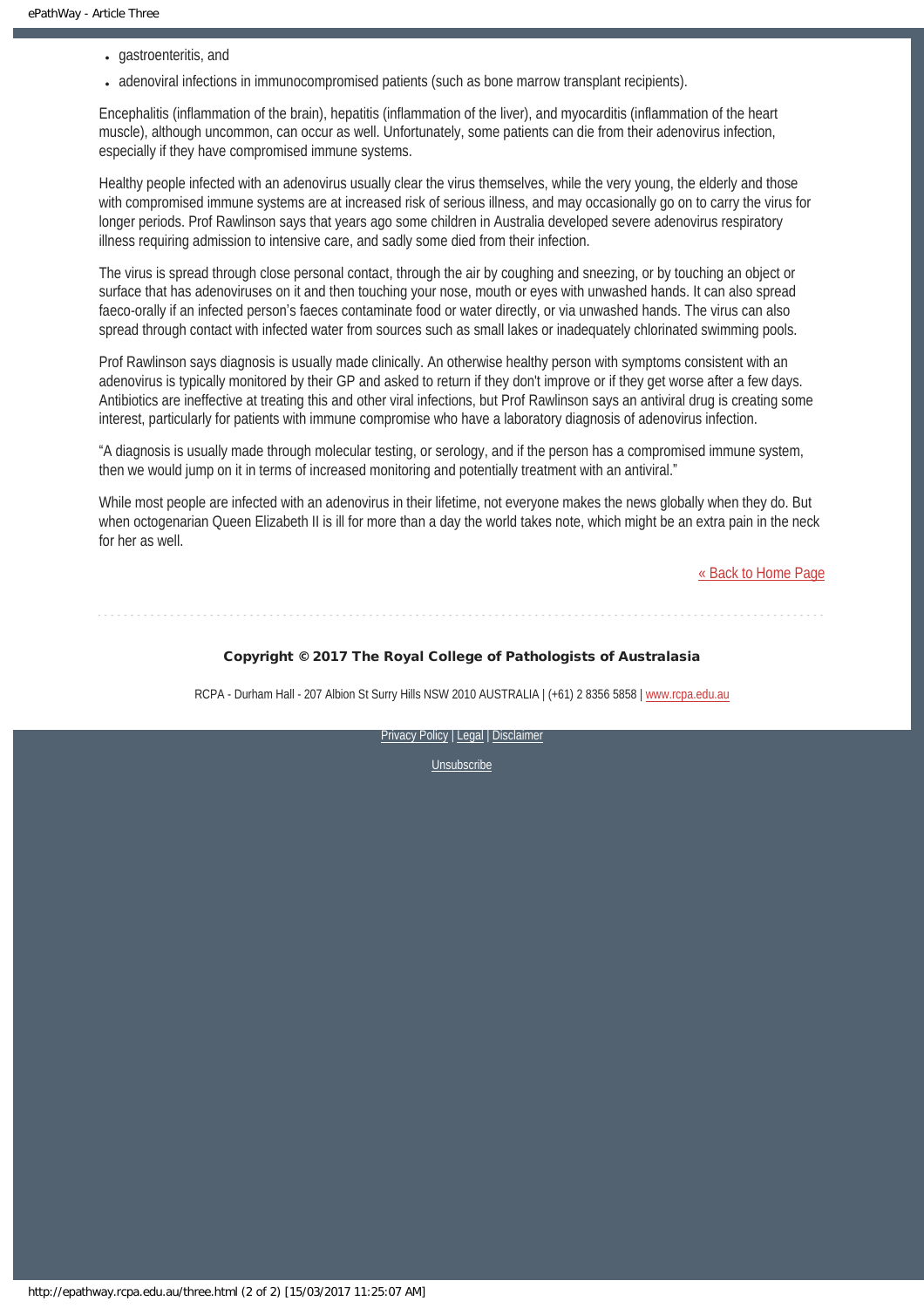<span id="page-12-0"></span>

# Innovative diabetes testing program sets the standard for five other countries



Diabetes is on the Chemical Pathology program at Pathology Update 2017 thanks to international guest speaker and diabetes expert Dr Tim McDonald from the UK. Closer to home, a South Australian initiative has helped so many first Australians better manage diabetes, it has been adopted by five other countries to deliver better healthcare to their indigenous populations.

The Quality Assurance for Aboriginal and Torres Strait Islander Medical Services [\(QAAMS\)](http://www.qaams.org.au/) project provides on-the-spot blood testing for diabetes.

The tests are completed by trained Aboriginal Health Workers using a small portable benchtop device that tests the patient's level of haemoglobin A1c. This is used to diagnose and monitor control for people with full-blown diabetes.

Results are returned to patients within minutes of sample collection, eliminating the need for patients who live far from pathology laboratories to travel back to collect results.

"Point-of-care diabetes technology was in its infancy when we first started this project," explains Professor Mark Shephard, Director of the Flinders University International Centre for Point-of-Care Testing who also manages the QAAMS program.

"QAAMS has shown that when the technology is used with appropriate training and quality assurance programs, it can significantly improve diabetes control in vulnerable populations."

QAAMS began in 1999 at 45 Aboriginal Medical Services. It has now overseen the training of more than 1,000 Aboriginal Health Workers, who are central to the project's enduring success, across 200 field sites.

"QAAMS recently received an international Projects That Work award from FAIMER, where it was recognised as one of the